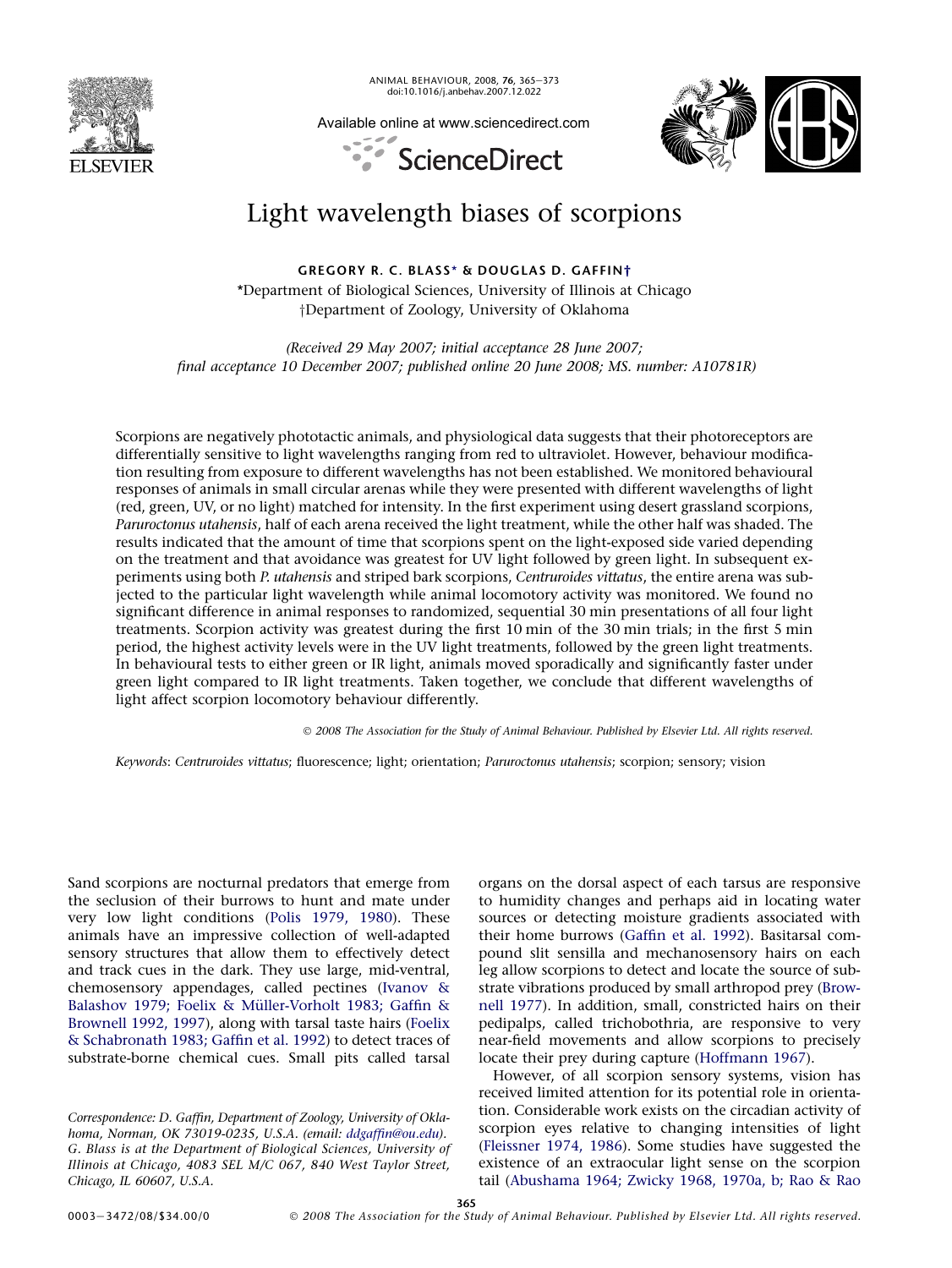[1973](#page-8-0)). [Camp & Gaffin \(1999\)](#page-8-0) used a behavioural assay to explore the scorpions' negative phototaxis in relation to a potential escape behaviour. However, little is known about how various light properties affect scorpion orientation behaviour within their natural environments.

Like many arthropods, scorpions have the ability to detect ultraviolet light ([Machan 1968; Fleissner & Fleissner](#page-8-0) [2001](#page-8-0)). Arthropods use UV light during orientation [\(Brines](#page-8-0) [& Gould 1982](#page-8-0)), navigation ([Duelli & Wehner 1973](#page-8-0)), prey capture [\(Craig & Bernard 1990\)](#page-8-0) and mate attraction [\(Lim](#page-8-0) [& Li 2006](#page-8-0)). Curiously, the exoskeleton of all scorpions fluoresces green when exposed to UV light ([Brownell](#page-8-0) [2001](#page-8-0)), and two of the responsible chemicals have been identified ([Stachel et al. 1999; Frost et al. 2001\)](#page-8-0). However, the function (if any) of scorpion fluorescence is still an open question. Some studies suggest that nocturnal animals use the natural shift of light towards shorter wavelengths during dusk and into the night as a method of synchronizing their activities as well as achieving better visual acuity ([Nordtug & Melø 1988](#page-8-0)). Since there is a greater proportion of UV light during the night, it is possible that scorpions use their fluorescent exoskeleton to gather more information about their environment, recognize each other, or to avoid predators that use shorter wavelengths of light to find their prey.

Most scorpions have eight eyes categorized into two types: median and lateral ([Hjelle 1990\)](#page-8-0). Their median eyes have lenses and a daily oscillation of light intensity sensitivity, and may be capable of image formation. In contrast, the optical properties of the lateral eyes suggest that they detect only changes in light intensities ([Schliwa & Fleissner](#page-8-0) [1980](#page-8-0)). Both sets of eyes are sensitive to low-light, nocturnal conditions. Neural responses have been recorded from scorpion median eyes using light stimuli comparable to moonless, starlight conditions ([Fleissner 1977a, b, 1985;](#page-8-0) [Fleissner & Fleissner 2001\)](#page-8-0). Both sets of eyes have peak neural sensitivity to green light (about 500 nm; [Machan](#page-8-0) [1968; Fleissner & Fleissner 2001](#page-8-0)). However, a plateau of sensitivity that is 60% of the peak electroretinogram frequency to green exists in the UV range of wavelengths (from 400 down to 350 nm). The researchers found no detectable neural response in the red and infrared regions (above about 675 nm) of the spectrum.

We developed a behavioural assay using the scorpion's natural negative phototaxis behaviour to determine whether a spectral light bias exists. We examined the behaviour of two species of scorpions while varying light wavelength. In the first experiment, we used a light shelter to mimic the use of burrows by Paruroctonus utahensis; however, many of the scorpions under the shelter did not move, so we removed the shelter in subsequent experiments. In the second experiment, we compared the behaviour of Centruroides vittatus scorpions in open arenas illuminated with three different wavelengths of light. In the third experiment, we compared two wavelengths that previous research indicated were the most physiologically different. In an attempt to reduce variation, we also dark-adapted the animals and reduced the intensity of the light treatments. However, these changes were not effective, so in experiments 4 and 5, we returned to the previous light levels and did not dark-adapt the animals. We

used C. vittatus and P. utahensis in these two final experiments, which apparently represent the best testing conditions for both species of scorpions. We expected a behavioural difference upon exposure to different wavelengths of light of equal intensity. Our results show behavioural sensitivity to both UV and green wavelengths as compared to red light and infrared.

# GENERAL METHODS

# Animals

We used adult desert grassland scorpions, P. utahensis, collected from sandy areas east of Kermit and Monahans, Texas, U.S.A., in experiments 1 and 5. We used adult striped bark scorpions, C. vittatus, collected from a field within the deciduous forested area on the south side of Lake Thunderbird in Norman, Oklahoma in experiments  $2-4$ . We kept the scorpions in 2-litre circular glass jars filled with 600 ml of sand. We moistened the sand with distilled water twice a week and fed each scorpion one cricket (Acheta domesticus) every 2 weeks. We changed the sand when its water-absorption capacity diminished significantly. We kept the C. vittatus jars partially covered with aluminium foil to retain moisture. The air temperature and humidity were kept constant at  $24^{\circ}$ C and 60% RH, respectively, and the room lights were kept on a 15:9 h light:dark cycle to simulate summer photoperiod.

#### Behavioural Apparatus

We constructed a polyvinyl chloride (PVC) frame to support a clear, rectangular  $(76 \times 76 \times 1$  cm) Plexiglas stage [\(Fig. 1](#page-2-0)). Between the PVC frame and the stage were threaded metal rods that screwed into the top of each leg of the PVC frame. Turning these rods adjusted the height and the level of the stage. The stage contained 16 holes, 12.7 cm apart, arranged in a  $4 \times 4$  grid.

The behavioural chambers of experiment 1 consisted of 8.75 cm diameter clear plastic petri dish bottoms fastened with black electrical tape to an identical, overturned petri dish bottom. For experiments  $2-5$ , we used 8.75 cm diameter petri dish bottoms, each with a smaller petri dish bottom (5.40 cm diameter) glued to its inside centre and a petri dish lid to enclose the chamber. We covered the outside walls with black electrical tape.

In all experiments, PVC tubing (10 cm diameter  $\times$  15 cm height) was placed around each petri dish ([Fig. 1](#page-2-0)b, c). Double layers of black plastic, sealed with strips of black electrical tape, wrapped each of the PVC enclosures. Each enclosure had a square piece of black Plexiglas  $(10 \times 10 \times 1 \text{ cm})$  completely covering the top and sealed to the walls with black silicon glue. A hole drilled into the centre of each square allowed the mounting of a light-emitting diode (LED). The LEDs were held by individual 8-pin integrated circuit (IC) sockets soldered to square perforate boards. The boards had wood posts that rested on the black Plexiglas covers, and rubber bands held the devices in place. We used a photocell (HOBO Light Intensity Data Logger) attached to a laptop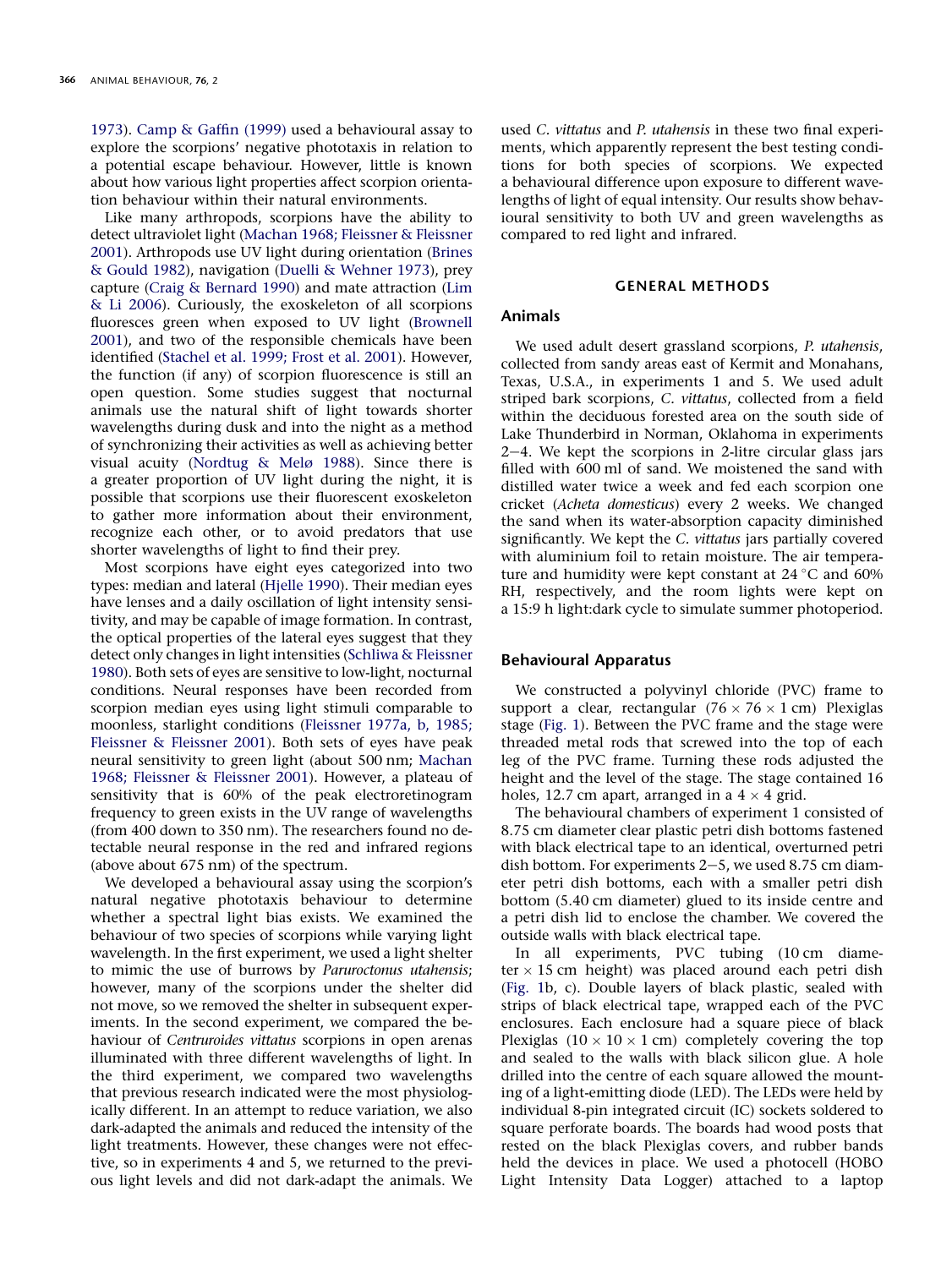<span id="page-2-0"></span>

Figure 1. (a) Platform supporting frame of the behavioural apparatus used to test scorpions' sensitivity to light wavelengths in experiments 1-5: (1) Plexiglas platform, 76  $\times$  76 cm; (2) PVC flat top cap; (3) 60  $\times$  1 cm threaded rod; (4) 9 cm diameter PVC pipe; (5) infrared camera; (6) 9 cm diameter PVC 'X' connector; (7) 9 cm diameter PVC 'L' connector; (8) 60 cm height  $\times$  9 cm diameter PVC pipe; (9) 9 cm diameter PVC end cap; (10) infrared spotlight. Behavioural chambers for experiment 1 (b) and experiments  $2-5$  (c): (1) clear Plexiglas platform with black paper cover (b) and without a paper cover (c); (2) 10 cm diameter  $\times$  15 cm height PVC tube wrapped with two layers of black plastic (b, c); (3)  $1 \times 11 \times 11$  cm black Plexiglas (b, c); (4) 1.25 cm height  $\times$  1 cm diameter wood post (b, c); (5)  $6 \times 10$  cm perforated circuit board (b, c); (6) two wires soldered to separate pins of an eight-pin IC socket underneath the perforated board (b, c); (7) scorpion petri dish container wrapped in black electrical tape (b, c); (8) 5 mm LED (b, c); (9) half circle cutout from the black paper platform cover (b); (10) half circle 10 cm diameter black paper (b); (11) Black electrical tape (b); (12) printed design on white paper with wedges cut out of the paper (c); (13) 5.40 cm diameter petri dish (c).

computer to determine and calibrate the light intensities of the LEDs.

In experiment 1, we wired each LED to one of two circuit boards. We connected each pair of wires to  $680 \Omega$ resistors in parallel and all were in series with a  $1000 \Omega$  variable resistor. For experiments  $2-5$ , four independent circuit boards regulated the intensity of each light treatment. Each circuit board had a 1000  $\Omega$  variable resistor attached to eight 480  $\Omega$ , 0.5 V resistors attached in parallel. We attached the other end of each resistor to separate pins on one side of an IC socket. We joined and attached the pins on the other side of the socket to the variable resistor. Each circuit board attached to separate 12 V power sources of the power supply.

An infrared camera (Panasonic WV-BP314) focused on the stage was positioned 120 cm below the stage. We positioned on the ground an infrared spotlight (Ultrank UL-IR-50-FL) to the side of the PVC frame to illuminate the entire bottom of the stage. The camera connected to a television monitor located in an adjacent room to minimize light contamination of the experimental set-up. In experiment 1, we sent the signal to a time-lapse recorder (Panasonic AG-RT600). In experiments  $2-5$ , we sent the signal to a laptop computer by way of a USB capture

card to record video of the scorpions' movements in mpeg 1 format using the software included with the capture card.

# Procedure

Before each recording, we plugged the appropriate colour LED into every IC socket and visually tested for light. We wiped each petri dish with 70% ethanol and allowed it to dry. We then placed the PVC light enclosures over their designated petri dishes and turned on the TV, recording system, infrared lights and infrared camera. After each trial, we returned the scorpions to their glass jar habitats and turned off all electrical equipment. We chose nonparametric statistics in our experiments because of the high variability observed in scorpion response to light conditions in previous studies [\(Camp & Gaffin](#page-8-0) [1999](#page-8-0)).

# Analysis

We used the Friedman test in experiments 1 and 2 because the scorpions were exposed sequentially to all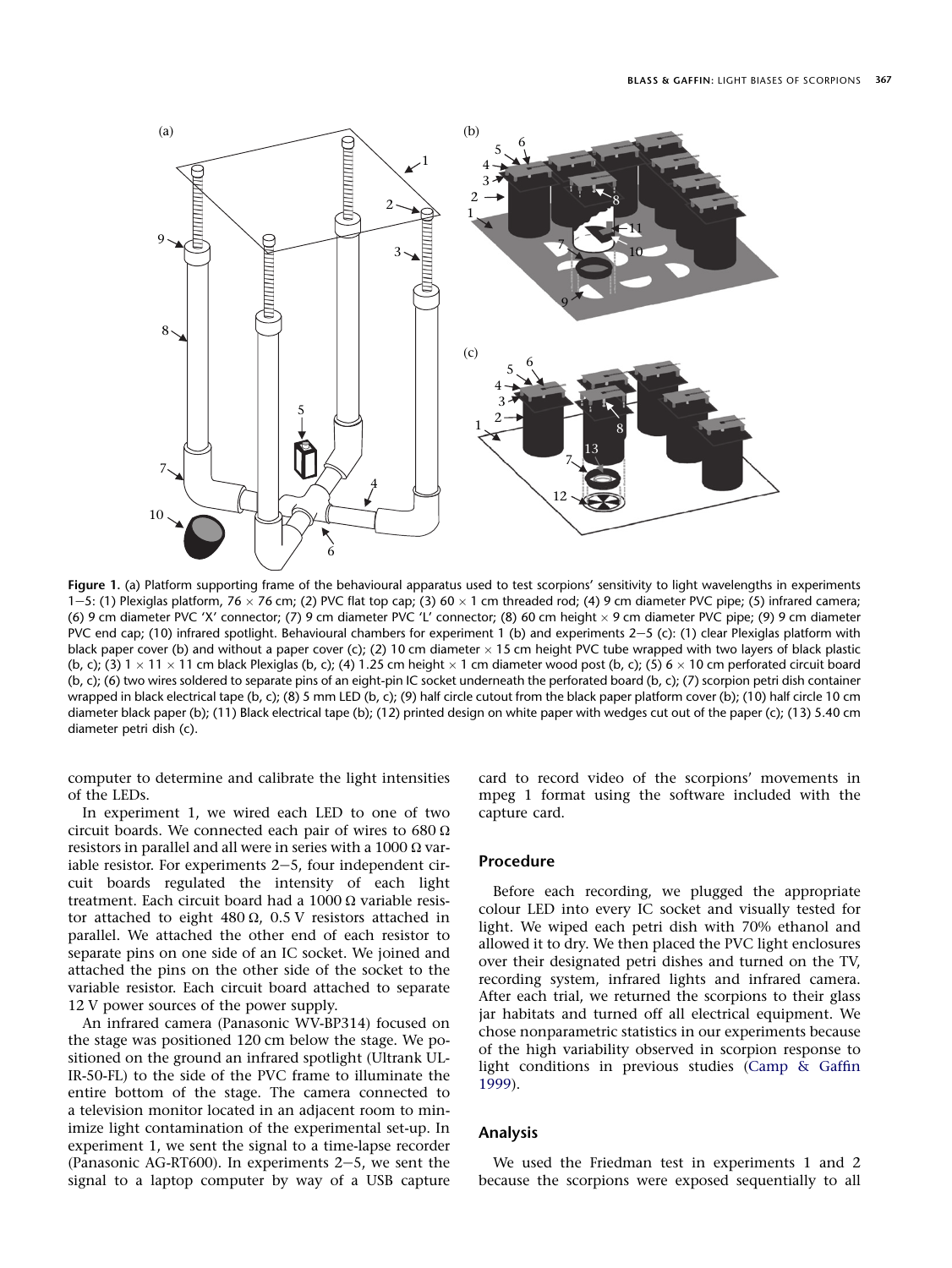treatments. We did not reuse the scorpions in experiments 3–5, so the Mann–Whitney  $U$  test was used instead.

# Experiment 1

#### Behavioural apparatus

We covered the top of the stage with paper that was black on top and white on the bottom ([Fig. 1b](#page-2-0)). We cut a half circle (3.81 cm radius) out of the paper around each hole; the half circles alternated in four orientation patterns. We arranged 16 petri dishes, each with a Plexiglas rod (0.30 cm diameter  $\times$  2.50 cm length) extending from their bottom centres, on the stage by threading their rods through the corresponding holes on the stage. We attached a semicircle piece of black construction paper (10.16 cm radius) to the inside of each PVC enclosure using black electrical tape so that it rested on the petri dish cover and was positioned directly over the cut out portion of the paper on the stage. Three colours of LEDs (3 mm diameter) were used as three of the four light treatments: red (630 nm), green (525 nm) and UV (405 nm), with the fourth being no light.

# Procedure

This study had three trials, each one using a different set of 16 scorpions (P. utahensis, all female), with each trial lasting four consecutive nights. We used a different treatment for each night within a trial. All trials had infrared light (from the spotlight below), but the first night did not have any other light sources and was used as a control. The second night, one of the three treatment lights was used, a different treatment for each trial. On the third and fourth nights, eight scorpions received a different treatment from that of the other eight. In this way, we used every possible treatment by the end of the study, thereby reducing the bias associated with presentation order (Table 1). We adjusted the variable resistors to regulate all 16 LEDs to a common intensity  $(0.9 \text{ lx})$  as gauged by the photocell.

Three and a half hours after the room lights turned off, we transferred the 16 test animals to their petri dish arenas and placed the arenas on the Plexiglas stage by sliding their attached rods into the stage holes. We turned the tape recorder on 4 h after lights off. We quickly moved each scorpion to the light-exposed side of their individual arenas by turning the rods under the Plexiglas stage and checking their placement with the TV monitor in the adjacent room. Once every scorpion was on the lightexposed side, we turned the treatment lights on and recorded the scorpions behaviour for 1 h.

Table 1. Treatment order for experiment 1

| Day | Trial 1     | Trial 2   | Trial 3      |
|-----|-------------|-----------|--------------|
| κ   | None        | None      | None         |
|     | Red         | Green     | ۱W           |
|     | Green or UV | UV or Red | Red or Green |
|     | UV or Green | Red or UV | Green or Red |

#### Analysis

We used the video recordings to determine the time that each scorpion spent on the light-exposed side of its arena, 30 min after the LED treatment started, and during a 10 min sample period that began with the first time it entered the treatment side (scorpions on the treatment side at the 30 min mark were required to exit and return to the treatment side to begin their sample). In this and all subsequent experiments, we used the point where the scorpion mesosoma joins the metasoma to determine position. For statistical analyses, we excluded all bouts of inactivity and all excursions into the treatment side that lasted fewer than 10 s. We used the Friedman test in SPSS (Chicago, IL, U.S.A.) to analyse the data.

# Experiment 2

#### Behavioural apparatus

In this and subsequent experiments, a circular paper stencil divided into eight segments of alternating open and closed areas [\(Fig. 1c](#page-2-0)) was taped to the bottom of each arena to block light interference to the camera from the LEDs and to serve as markers for quantifying scorpion activity. Four LEDs (5 mm, 30° viewing angle) were used: infrared (880 nm, 20 mW/sr), red (630 nm, 8000 mcd), green (525 nm, 7500 mcd), ultraviolet (405 nm, 20 mW/ sr). We calibrated each LED to 0.9 lx light intensity using the photocell.

#### Procedure

This study had three trials, with each trial using a different set of eight scorpions (C. vittatus: 4 males, 4 females). Each trial was done on a separate day and lasted no more than 3 h. We exposed each scorpion to its own unique presentation order of lights, thereby using all possible presentation orders. We put each scorpion for that night's trial in its petri dish chamber 30 min before the first light treatment. Fifteen minutes before the light treatment, we placed the chambers on the Plexiglas stage in a  $3 \times 3$  grid formation (excluding the centre square) and placed their light enclosures over them. The chambers were oriented so that one of the dark areas on the printed paper that was attached to each chamber was pointed towards the centre of the camera's field of vision. The calibrated LEDs, connected to their circuit boards, were inserted in the light chambers and secured by rubber bands. Each treatment lasted 30 min. We exchanged the lights during a 15 min period between each light treatment. We used a flashlight with a white xenon bulb during the exchanging of lights.

# Analysis

We viewed the video recordings using Nero ShowTime video player. We recorded the number of times a scorpion crossed from one region into another marked by the paper stencil for each of the 30 min recordings. We analysed the data using the Friedman test in SPSS.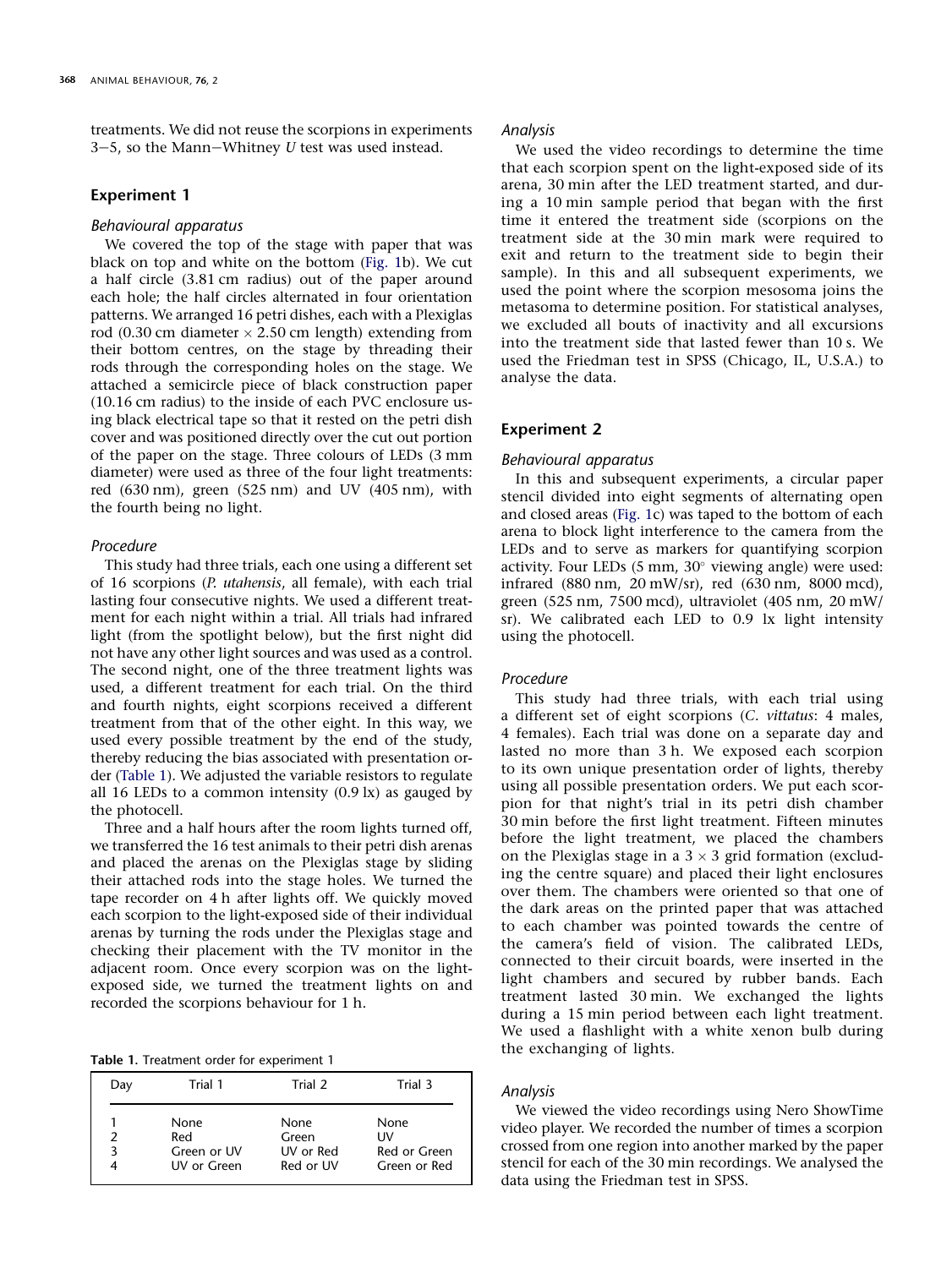# Experiments  $3-5$

# Behavioural apparatus

The same apparatus as in experiment 2 was used, except only IR and green light treatments were provided. For experiment 3, the light intensities were set to 0.4 lx. For experiments 4 and 5, the intensities were increased to 0.9 lx.

# Procedure

We used 48 C. vittatus (half male, half female) in experiments 3 and 4 and 48 P. utahensis (half male, half female) in experiment 5. In experiment 3, scorpions were kept in complete darkness for 9 days before the experiment; in experiments 4 and 5, animals were kept in their normal light/dark maintenance conditions.

We grouped scorpions in six sets of eight, each with four males and four females. We placed scorpions into their petri dish chambers 4 h before the start of the experiment. Half of the males and females received the IR treatment, while the other half received the green light treatment in each of the six 10 min video sessions. Each stage position alternated between the sexes through the six groups. Each 10 min period was followed by a maximum of 5 min to set up the next group of scorpions. We used low levels of red light when setting up the experiment.

## Analysis

We used QuickTime to review the recordings and note the exact time of line crossings during the 10 min sessions. We transformed the records to determine the frequency of intercrossing intervals (by 1 s intervals) for each record. We excluded Scorpions that did not meet a minimum of five line crossings and all intercrossing intervals (ICI) greater than 90 s from the analyses. We made statistical comparisons between treatments of the mean, median and mode intercrossing interval frequency using the Mann-Whitney U test.

## RESULTS

Scorpions displayed a wide range of activity levels throughout all recordings in these experiments. Some animals moved frequently and continuously, while others did not move at all. Both P. utahensis and C. vittatus adapted well to the test chambers and moved in what appeared to be normal, nonriled movements. In general, P. utahensis was more active in the test chambers than C. vittatus. No significant difference was observed between the activity levels of males and females (Mann-Whitney  $U$  test: experiment 2:  $U = 55$ ,  $N_1 = N_2 = 12$ ,  $P = 0.347$ ; experiment 3:  $U = 83$ ,  $N_1 = 12$ ,  $N_2 = 14$ ,  $P = 0.98$ ; experiment 4:  $U = 44$ ,  $N_1 = 11$ ,  $N_2 = 9$ ,  $P = 0.710$ , experiment 5:  $U = 183.5$ ,  $N_1 = 16$ ,  $N_2 = 23$ ,  $P = 0.989$ ).

# Experiment 1

In experiment 1, half of each arena was exposed to the light treatment while the other half was sheltered. Some animals ventured into the light-exposed side often and throughout the recording, while others displayed no activity for most of the 30 min. This variability created highly skewed data that limited the statistical analysis. Despite this variation, the scorpions' behaviour differed significantly between treatments (Friedman test:  $\chi_3^2$  = 11.603,  $P = 0.009$ ). Scorpions spent the least time in the treatment side with UV, slightly more time with green light, and the most time with red light or no light (Fig. 2).

# Experiment 2

In experiment 2 and all subsequent experiments, the entire arena was illuminated by the LED treatment and scorpion activity was monitored based on the number of lines that the animals crossed as they moved within their circular 'track-like' arenas. Again, several scorpions did not move at all during any of the treatments, while others were active for most of the 30 min. However, the active



Figure 2. Categorization of P. utahensis individuals based on time spent on light-exposed side of arena in experiment 1. The 48 animals were categorized based on the number of minutes that each spent on the light-exposed side of the test chamber during the 10 min sample period.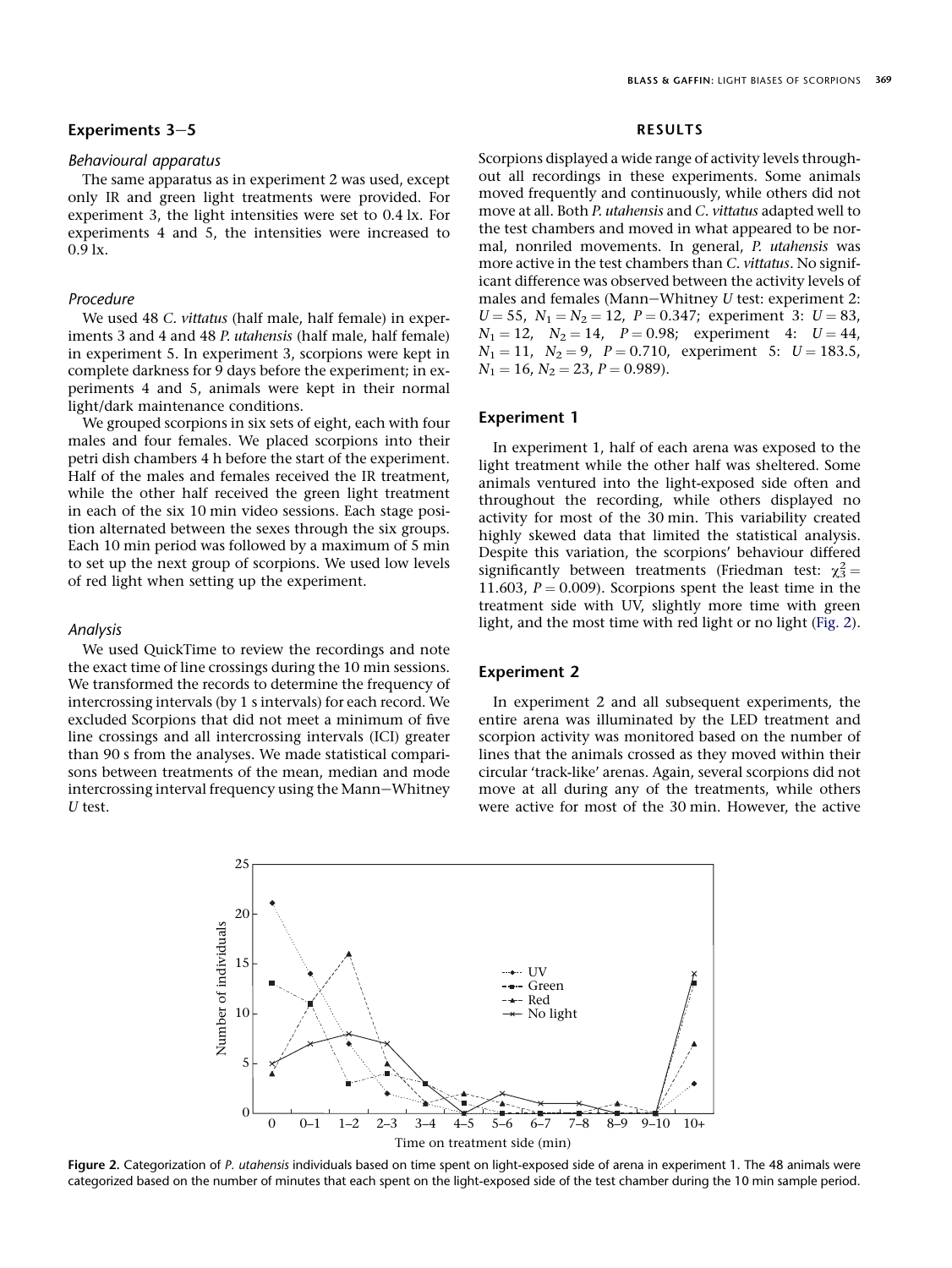scorpions showed a consistent decrease in movement both within the 30 min treatments and from the first to the fourth light treatment.

No significant difference was found in total line crossings for the different treatments (Friedman test:  $\chi_3^2$  = 6.361,  $P = 0.095$ ). Some patterns emerged when we parsed the 30 min treatments into 5 min increments. During the first 5 min increment, scorpions had a higher mean activity under UV ( $\overline{X}$  = 3.8 min) than under green ( $\overline{X}$  = 2.3 min), red  $(\overline{X} = 1.8 \text{ min})$  or IR  $(\overline{X} = 0.6 \text{ min})$  light. Scorpions in all treatments showed an overall decrease in activity as time progressed, and the separation of means became less pronounced across the 30 min (Fig. 3).

# Experiment 3

In experiments 3, 4 and 5, only green and IR light treatments were used and recordings were restricted to 10 min. We tested 48 C. vittatus in experiment 3 (24 under IR, 24 under green). The lights were set to 0.4 lx and the animals were dark-adapted for 9 days before testing. Thirteen scorpions in each group met the minimum criterion of crossing at least five lines without any ICI greater than 90 s [\(Fig. 4\)](#page-6-0). Although the mean (IR:  $11.1 + 5.3$  s; green: 8.7 + 4.6 s), median (IR: 7.6 + 3.3 s; green:  $6.2 + 3.9$  s) and mode (IR:  $6.2 + 3.1$  s; green:  $5.5 + 5.5$  s) ICIs were greater for IR compared to green light treatments the differences were not significant (Mann-Whitney  $U$  test: mean ICI:  $U = 59$ ,  $N_1 = N_2 = 13$ ,  $P = 0.102$ ; median ICI:  $U = 58.5$ ,  $N_1 = N_2 = 13$ ,  $P = 0.093$ ; mode ICI:  $U = 52$ ,  $N_1 = N_2 = 13, P = 0.051$ .

# Experiment 4

We tested 48 C. vittatus in experiment 4 (24 IR, 24 green), however the light levels were increased to 0.9 lx and the animals were not dark-adapted as in experiment 3. Fifteen scorpions in the green light treatment group met the minimum five line-crossing criterion while only five scorpions in the IR group met the minimum move-ment criterion ([Fig. 5\)](#page-6-0). The mean (IR:  $20.5 + 6.4$  s; green:  $13.7 + 6.1$  s), median (IR:  $17.1 + 4.1$  s; green:  $9.6 + 4.7$  s) and mode (IR:  $12.4 + 5.7$  s; green:  $4.9 + 2.9$  s) ICIs were all significantly greater for IR than for green light treatments (Mann-Whitney U test: mean ICI:  $U = 18$ ,  $N_1 = 5$ ,  $N_2 = 15$ ,  $P = 0.049$ ; median ICI:  $U = 12$ ,  $N_1 = 5$ ,  $N_2 = 15$ ,  $P = 0.01$ ; mode ICI:  $U = 11$ ,  $N_1 = 5$ ,  $N_2 = 15$ ,  $P = 0.01$ .

# Experiment 5

We tested 48 P. utahensis in experiment 5 (24 IR, 24 green); light levels were set to 0.9 lx and the animals were not dark-adapted (similar to experiment 4). Eighteen scorpions in the green light group and 21 scorpions in the IR group met the minimum five line-crossing criterion ([Fig. 6](#page-7-0)). The mean (IR:  $14.8 + 7.5$  s; green:  $9.1 + 3.4$  s), median (IR:  $12.6 + 7.2$  s; green:  $6.4 + 3.3$  s) and mode (IR:  $10.7 + 10.1$  s; green:  $5.5 + 4.1$  s) ICIs were all significantly greater for IR than for green light treatments (Mann-Whitney U test: mean ICI:  $U = 93$ ,  $N_1 = 21$ ,  $N_2 = 18$ ,  $P = 0.003$ ; median ICI:  $U = 67$ ,  $N_1 = 21$ ,  $N_2 = 18$ ,  $P <$ 0.001; mode ICI:  $U = 63.5$ ,  $N_1 = 21$ ,  $N_2 = 18$ ,  $P < 0.001$ ).

# DISCUSSION

Taken together, these results suggest that scorpion visual systems may be differentially sensitivity to various light wavelengths, and that it is possible to detect their spectral sensitivities using behavioural observations. This is the first study to show a behavioural difference in scorpions during exposure to different wavelengths of light.

Under the conditions of these five experiments, scorpions behaved differently depending on the wavelength of light to which they were exposed. In the first experiment, where scorpions were given a retreat to 'escape' the light treatment, avoidance was greater for UV and green light wavelengths compared to red and no light. This was expected since scorpions are negatively phototaxic and they have little physiological sensitivity to red light. In experiments  $2-5$ , no retreat was offered, a circular barrier was placed in the centre of each chamber and movement was monitored (based on line crossings in the circular arena). We made these changes to restrict the behaviour of the scorpions and increase the accuracy of measurements. While no significant results were found across the 30 min trials, scorpion activity was greatest for UV and green light wavelengths compared to red and IR wavelengths at the



Figure 3. Activity level of C. vittatus by treatment and time of recording in experiment 2. The mean number of line crossings within each 5 min bin is shown for the 48 animals for each type of light exposure.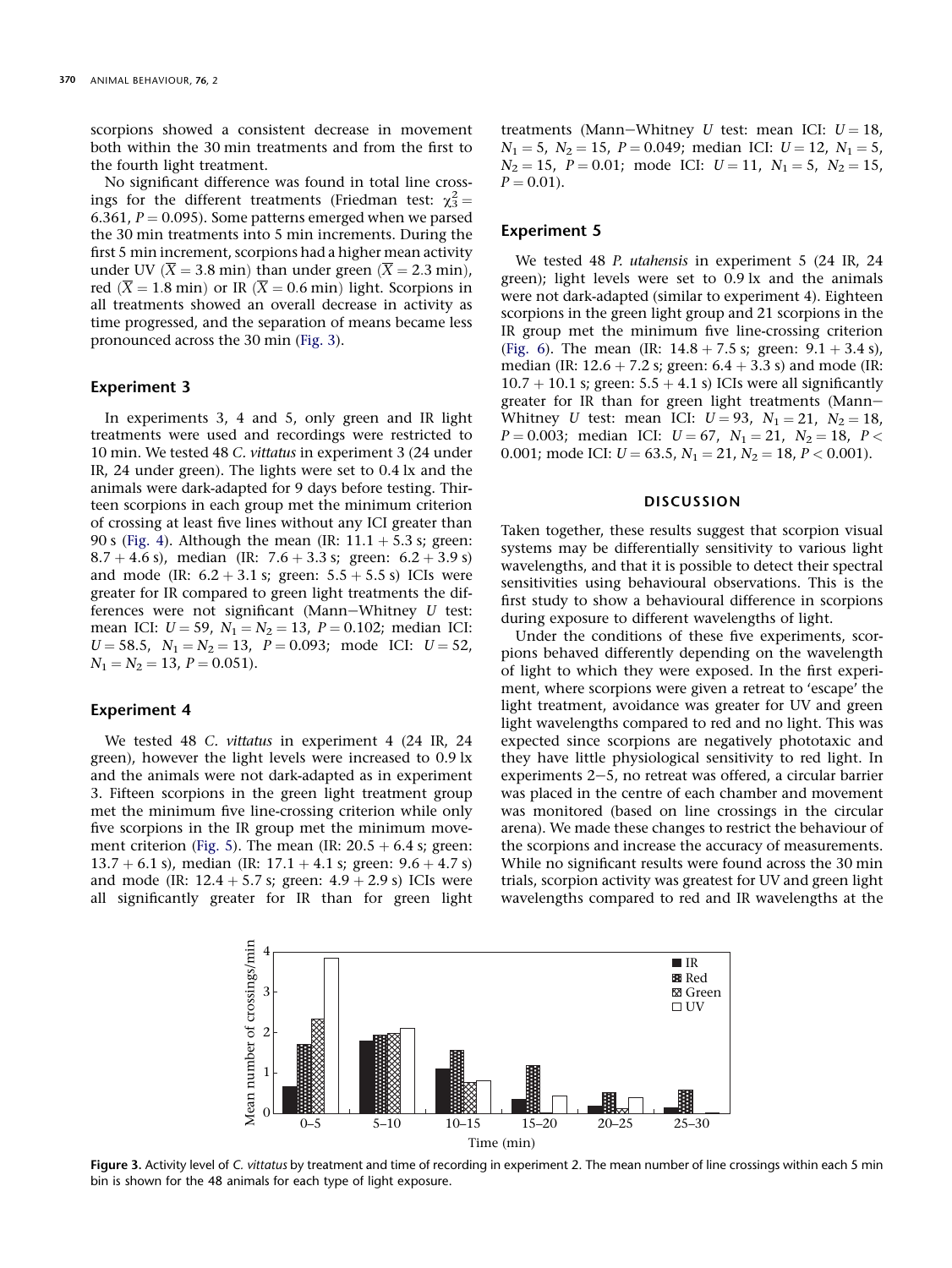<span id="page-6-0"></span>

Figure 4. Locomotory response of C. vittatus to 4.0 lx IR and green light treatments in experiment 3. Shown are mean frequencies of interline intervals ( $\pm$ SE) for scorpions meeting the criteria in all IR and green light trials during the 10 min records.

beginning of the trials (especially in the first 5 min of the trial period). This information allowed us to cut the trial periods of experiments  $3-5$  to 10 min. Furthermore, we did not reuse scorpions in experiments  $3-5$  to reduce confounding effects of experience with the arena environment. To increase activity and reduce variability, we tried lowering light intensity and dark adapting scorpions for experiment 3. However, these changes did not improve animal responsiveness, so we returned the conditions of experiments 4 and 5 to those of experiment 2. We noticed that scorpions moved in more sporadic bursts of movement under green and UV light than under IR and red light. As such, we felt that parsing the data into intercrossing interval frequencies would better characterize the pattern that we observed between treatments. Under these

conditions, we found significant differences between the mean, median and mode of the ICI frequencies of both C. vittatus and P. utahensis exposed to 0.9 lx levels of IR and green light (experiments 4 and 5). Furthermore, P. utahensis showed higher activity levels than C. vittatus under similar conditions.

Our behavioural findings are at odds with what has been reported for the scorpion's retinal sensitivities. Previous physiological studies have indicated that scorpion eyes are maximally sensitive to green wavelengths with a lesser, although pronounced sensitivity to UV wavelengths ([Machan 1968; Fleissner & Fleissner 2001](#page-8-0)). Response to red and IR was negligible. In our first two experiments, peak behavioural activity occurred under UV, followed by green wavelengths. Sensitivity to red light



Figure 5. Locomotory response of C. vittatus to 9.0 lx IR and green light treatments in experiment 4. Shown are mean frequencies of interline intervals ( $\pm$ SE) for scorpions meeting the criteria in all IR and green light trials during the 10 min records.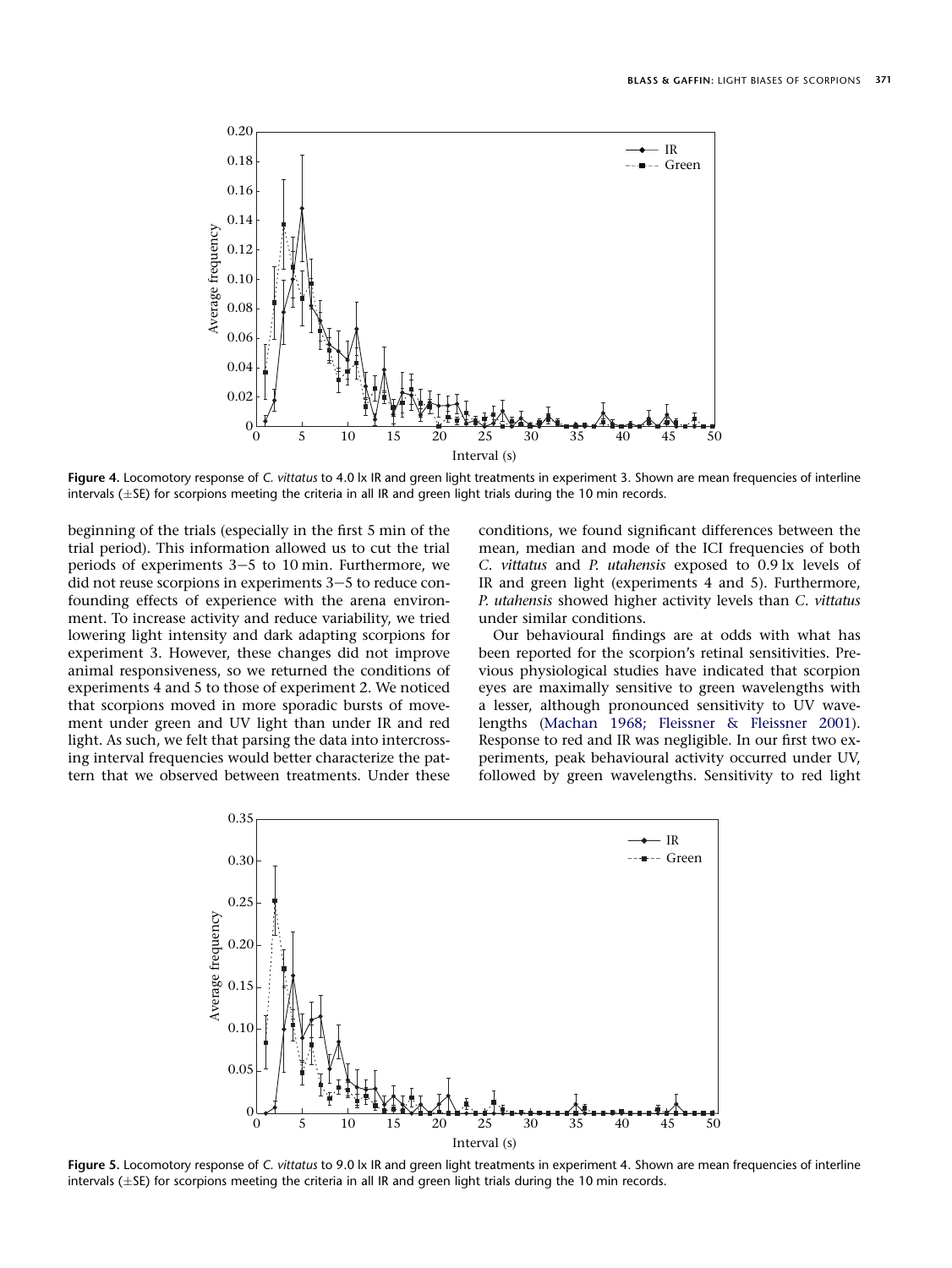<span id="page-7-0"></span>

Figure 6. Locomotory response of P. utahensis to 9.0 lx IR and green light treatments in experiment 5. Shown are mean frequencies of interline intervals ( $\pm$ SE) for scorpions meeting the criteria in all IR and green light trials during the 10 min records.

appeared low and similar to activity in IR. Red light and IR light sensitivity may amount to essentially the same stimulus level as 'no light' to these animals. This apparent inversion of sensitivity to UV and green wavelengths in behavioural trials compared to retina physiological tests warrants further investigation. If this holds consistent, it suggests that scorpions have a method beyond retinal sensitivities for discriminating spectral wavelengths.

We detected some behavioural differences between C. vittatus and P. utahensis in our study. Under similar conditions, P. utahensis were more active than C. vittatus (especially under IR light). This is interesting because although P. utahensis is restricted to sandy regions, C. vittatus are broadly distributed and can be found within the same dunes as P. utahensis. When locating these animals with portable UV lamps, they are readily distinguishable: C. vittatus is typically found walking while P. utahensis is found stationary. We have considered this behaviour related to the sit-and-wait, seismic detection hunting method of psammophilic scorpions like P. utahensis ([Brownell](#page-8-0) [1977](#page-8-0)). However, use of high intensity portable UV lamps to locate these animals may affect the behaviour of P. utahensis and C. vittatus differently.

The discrimination of different wavelengths of light could be important to scorpions in their natural habitats. Since the scorpion median and lateral eyes have only homogenous photoreceptors [\(Brownell 2001](#page-8-0)), discrimination of spectral wavelengths would require input from other areas of the scorpion. The exoskeleton of all scorpions fluoresce green under UV [\(Brownell 2001](#page-8-0)), and this phenomenon may contribute to their vision ([Camp &](#page-8-0) [Gaffin 1999\)](#page-8-0). Scorpions may use the combination of environmental UV light and their own UV-induced green fluorescence to make them behaviourally more sensitive to UV than to green light. This could be accomplished by scorpions detecting the green fluorescence of their exoskeleton with habituation to longer wavelengths increasing their sensitivity to UV. In addition, photosensitive ganglia and unidentified tail photoreceptors ([Zwicky 1968; Rao &](#page-8-0) [Rao 1973](#page-8-0)) with different wavelength sensitivities ([Zwicky](#page-8-0) [1970a\)](#page-8-0) from the median and lateral eyes may allow the scorpion to compare intensities, thereby identifying a range of wavelengths present. The comparison of wavelengths of light would allow scorpions to synchronize their activities during the day, without requiring long-term memory necessary when using only the changing light intensity [\(Nordtug & Melø 1988](#page-8-0)).

The green fluorescence of scorpions may be used for more specific behavioural activities such as the detection of prey or mates, or they may use it to avoid detection from predators that use reflected UV cues to hunt. Using their peak sensitivity to green light, the scorpion's green fluorescence could increase the green light beyond the surrounding environment that matches the scorpion's peak sensitivity, thereby increasing their visibility to other scorpions as potential mates. Likewise, scorpions may be able to identify animals that are not fluorescing green as prey. First-instar scorpions do not fluoresce until after their first moult ([Polis & Mohnac 1990](#page-8-0)), which may contribute to their predisposition for cannibalism. The green fluorescence of scorpions could be an adaptation for avoiding detection from prey and predators. Scorpions are sit-and-wait predators in environments that may not provide any cover for concealment. Since nocturnal animals have a sensitivity shift towards shorter wavelengths of light [\(Euguchi et al. 1982\)](#page-8-0), having an exoskeleton that does not reflect UV but converts it to the longer wavelength of green light may provide a type of camouflage and increase the scorpion's chance of capturing prey and/or decrease detection by predators.

The unique aspects of scorpions as nocturnal predators found in a wide range of habitats with all species having a green fluorescent exoskeleton makes these animals useful organisms for a variety of further studies. The